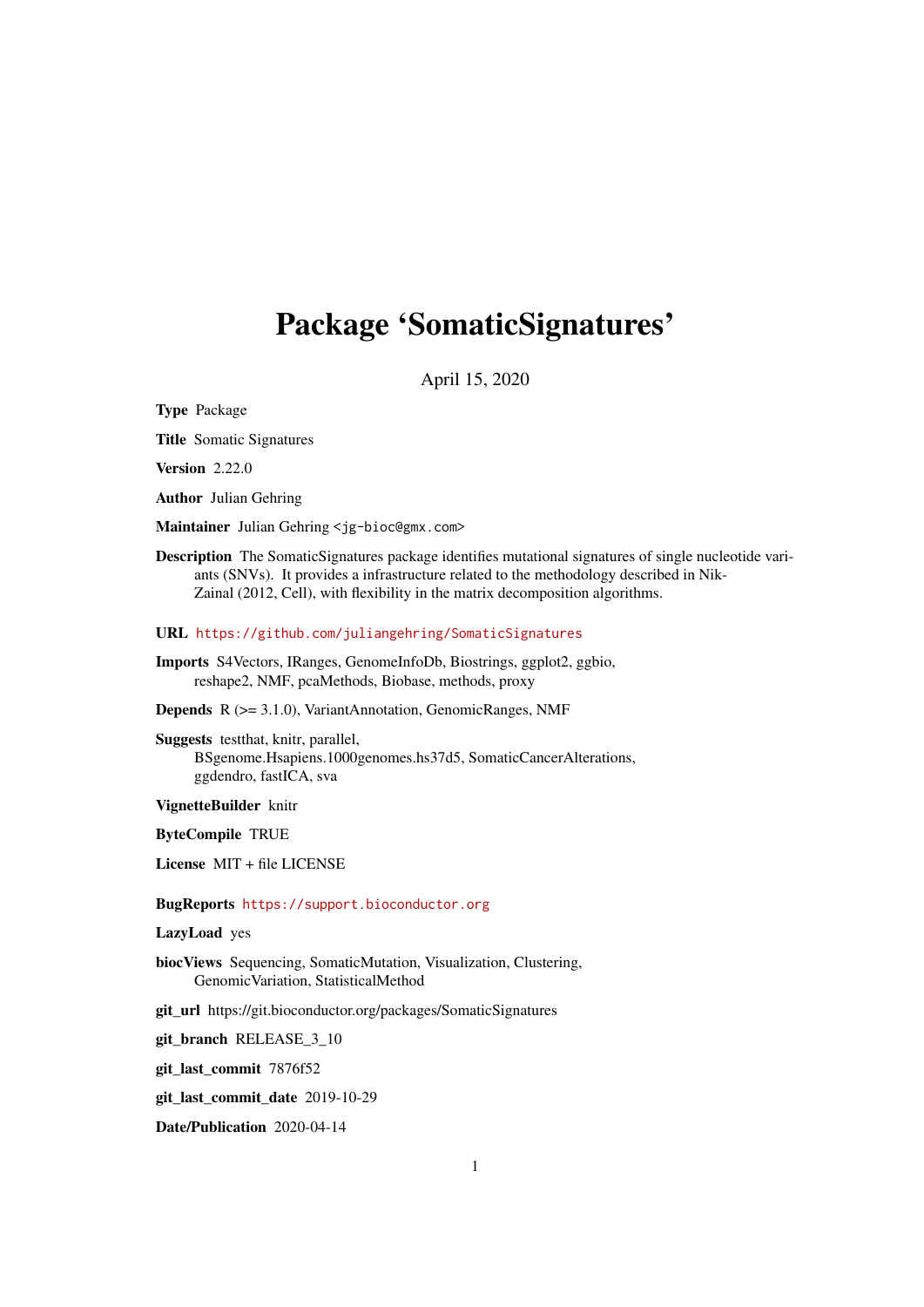## <span id="page-1-0"></span>R topics documented:

|      | $\overline{2}$ |
|------|----------------|
|      | 3              |
|      | $\overline{4}$ |
|      | $\overline{4}$ |
|      | 5              |
|      | 6              |
|      | 7              |
|      | 7              |
|      | 8              |
|      | 9              |
|      | <b>10</b>      |
|      |                |
| - 11 |                |
|      |                |
| - 13 |                |
|      |                |
|      |                |
|      |                |
|      | -17            |
|      | -18            |
|      | -19            |
|      |                |

#### **Index** [20](#page-19-0) and 20 and 20 and 20 and 20 and 20 and 20 and 20 and 20 and 20 and 20 and 20 and 20 and 20 and 20 and 20 and 20 and 20 and 20 and 20 and 20 and 20 and 20 and 20 and 20 and 20 and 20 and 20 and 20 and 20 and 20 a

cluster-spectrum *Cluster Mutational Spectrum*

## Description

Cluster the mutational spectrum by sample or motif.

## Usage

```
clusterSpectrum(m, by = c("sample", "motif"), distance = "Cosine", ...)
```
## Arguments

| m        | Mutational spectrum matrix                |
|----------|-------------------------------------------|
| by       | Dimension to cluster by.                  |
| distance | Distance function used in the clustering. |
|          | Additional arguments passed to 'helust'.  |

## Details

Hierachical clustering of the motif matrix aka mutational spectrum.

## Value

An 'hclust' object.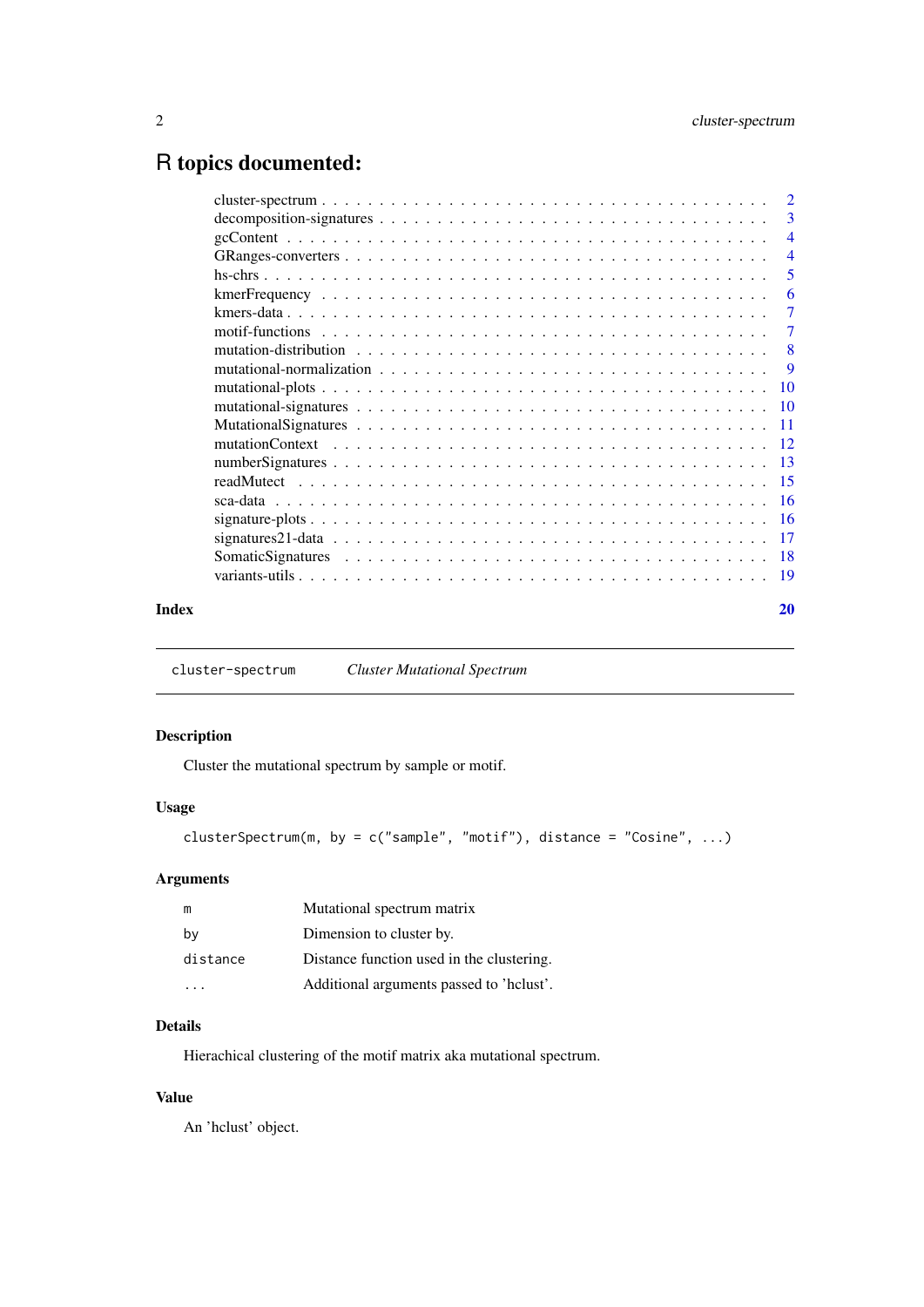#### <span id="page-2-0"></span>decomposition-signatures 3

## See Also

[hclust](#page-0-0) [dist](#page-0-0)

decomposition-signatures

*Decomposition Functions for Somatic Signatures*

## <span id="page-2-1"></span>Description

Estimate somatic signatures from sequence motifs with a selection of statistical methods.

## Usage

```
nmfDecomposition(x, r, ..., includeFit = FALSE)pcaDecomposition(x, r, ..., includeFit = FALSE)
```
## Arguments

| X          | GRanges object [required]                                                                 |
|------------|-------------------------------------------------------------------------------------------|
| r          | Number of signatures [integer, required]                                                  |
| .          | Additional arguments passed to 'NMF::nmf' or 'pcaMethods::pca'.                           |
| includeFit | Include the fit object returned by the low-level decomposition function in the<br>output. |

#### Details

The 'nmfDecomposition' and 'pcaDecomposition' functions estimate a set of 'r' somatic signatures using the NMF or PCA, respectively.

In previous versions of the package, these functions were known as 'nmfSignatures' and 'pcaSignatures', respectively. While they are still available, we recommend using the new naming convention.

## Value

The 'signature' functions return a list with the elements:

- wMatrix of the form 'motif x signature'
- hMatrix of the form 'sample x signature'
- vMatrix of the form 'motif x sample', containing the reconstruction of 'm' from 'w' and 'h'.
- mInput matrix 'm'
- rNumber of signatures.
- fitFit object returned by the low-level decomposition function, if 'includeFit' is true.

## See Also

```
NMF package
pcaMethods package
prcomp
```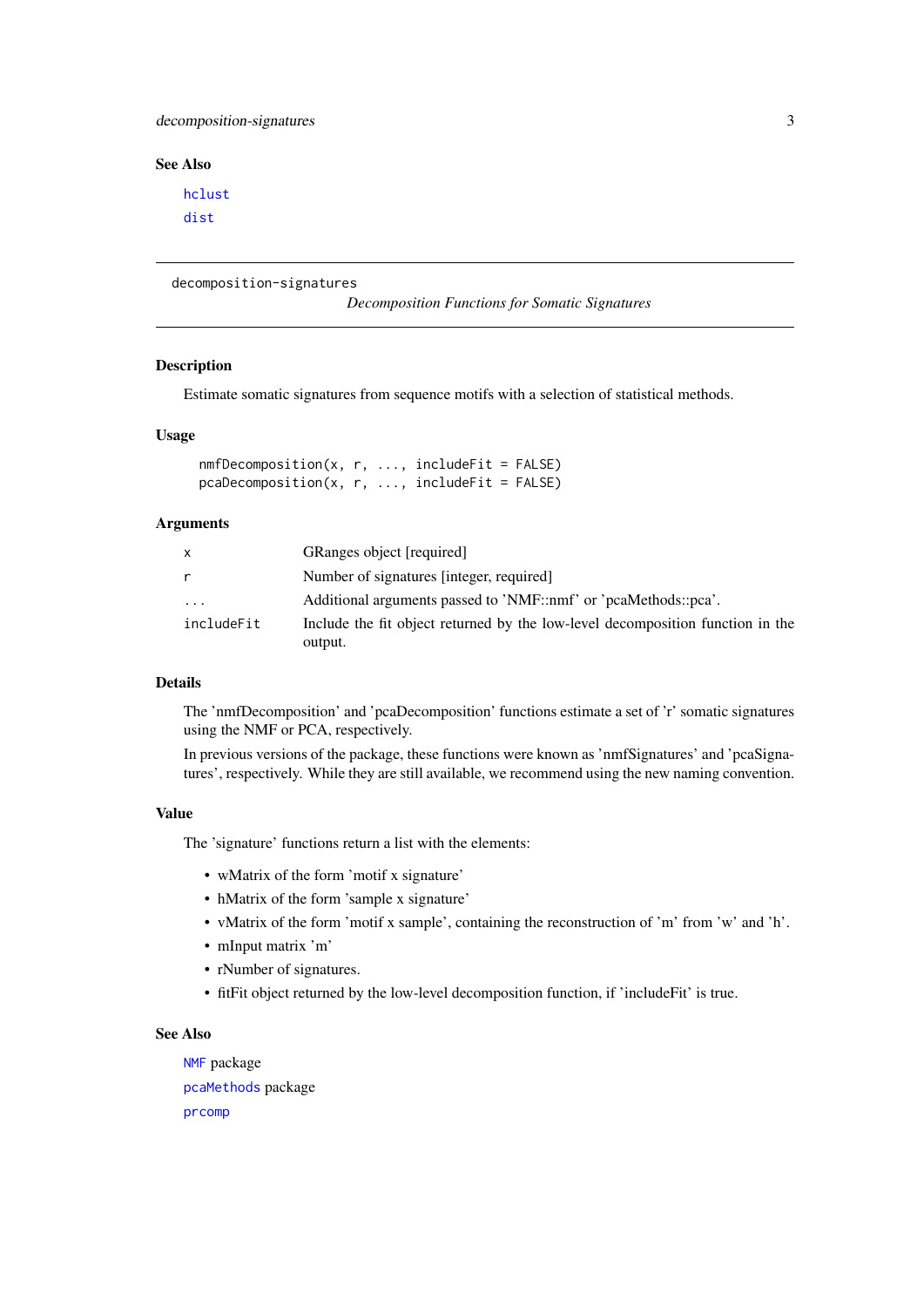<span id="page-3-0"></span>

## Description

Compute the GC content for regions of a reference sequence.

## Usage

```
gcContent(regions, ref)
```
## Arguments

| regions | GRanges object with the regions for which the GC content should be computed. |
|---------|------------------------------------------------------------------------------|
| ref     | Reference sequence object, as a 'BSgenome' or 'FaFile' object.               |

## Value

A numeric vector with the GC content [0,1] for each region.

## Examples

```
library(BSgenome.Hsapiens.1000genomes.hs37d5)
regs = GRanges(c("1", "2"), IRanges(1e7, width = 100))
gc = gcContent(regs, BSgenome.Hsapiens.1000genomes.hs37d5)
```
GRanges-converters *GRanges converter functions*

## Description

A set of utilities functions to convert and extract data in 'GRanges' objects.

## Usage

```
ncbi(x)
ucc(x)seqchar(x)
```
## Arguments

x A 'GRanges' object or one inheriting from the 'GRanges' class [required].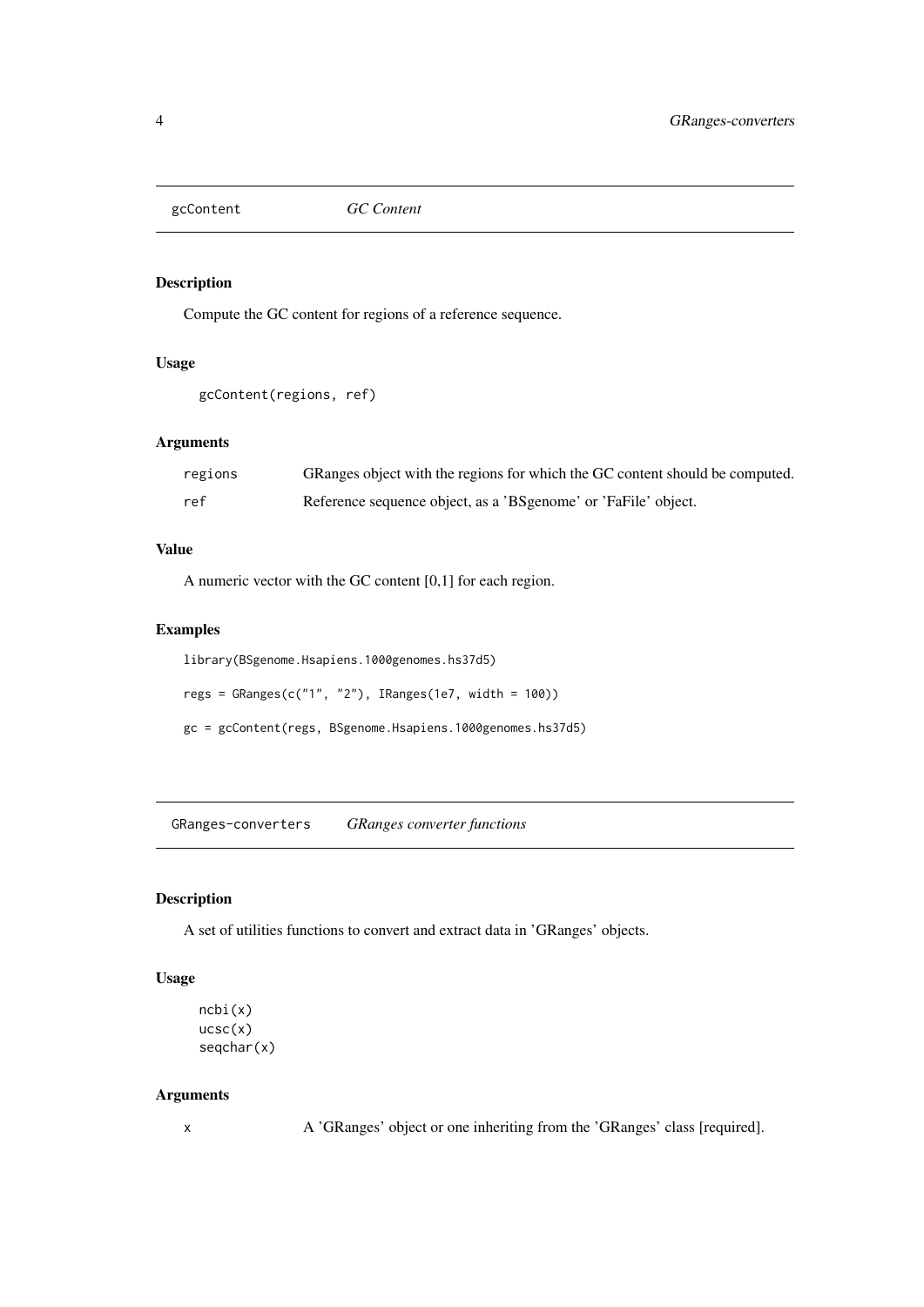#### <span id="page-4-0"></span>hs-chrs 5

#### Details

- grangesExtracts only the 'GRanges' information by dropping the metadata columns of the object. The 'seqinfo' slot is kept.
- ncbi, ucscShorthand for converting the seqnames notation to 'UCSC' (e.g. 'chr1', 'chrM') or 'NCBI' (e.g. '1', 'MT") notation, respectively. This also sets the 'genome' slot in the 'seqinfo' field to 'NA'.
- seqcharExtracts the 'seqnames' as a character vector.

#### Value

For 'ncbi', 'ucsc': An object of the same class as the input.

For 'seqchar': A character vector with 'seqnames'.

#### See Also

[seqnames](#page-0-0), [mcols](#page-0-0) [seqlevelsStyle](#page-0-0)

## Examples

```
mutect_path = system.file("examples", "mutect.tsv", package = "SomaticSignatures")
vr1 = readMutect(mutect_path, strip = TRUE)
## extract the GRanges
gr = <i>granges</i>(vr1)## convert back and forth
gr\_ncbi = ncbi(gr)gr\_ucsc = ucsc(gr\_ncbi)identical(gr, gr_ucsc)
## extract the seqnames as a character vector
seq_{\text{chars}} = \text{seq}_{\text{char}}(gr)
```
#### hs-chrs *Human Chromosome Names*

#### Description

List human chromosome names.

#### Usage

```
hsToplevel()
hsAutosomes()
hsAllosomes()
hsLinear()
```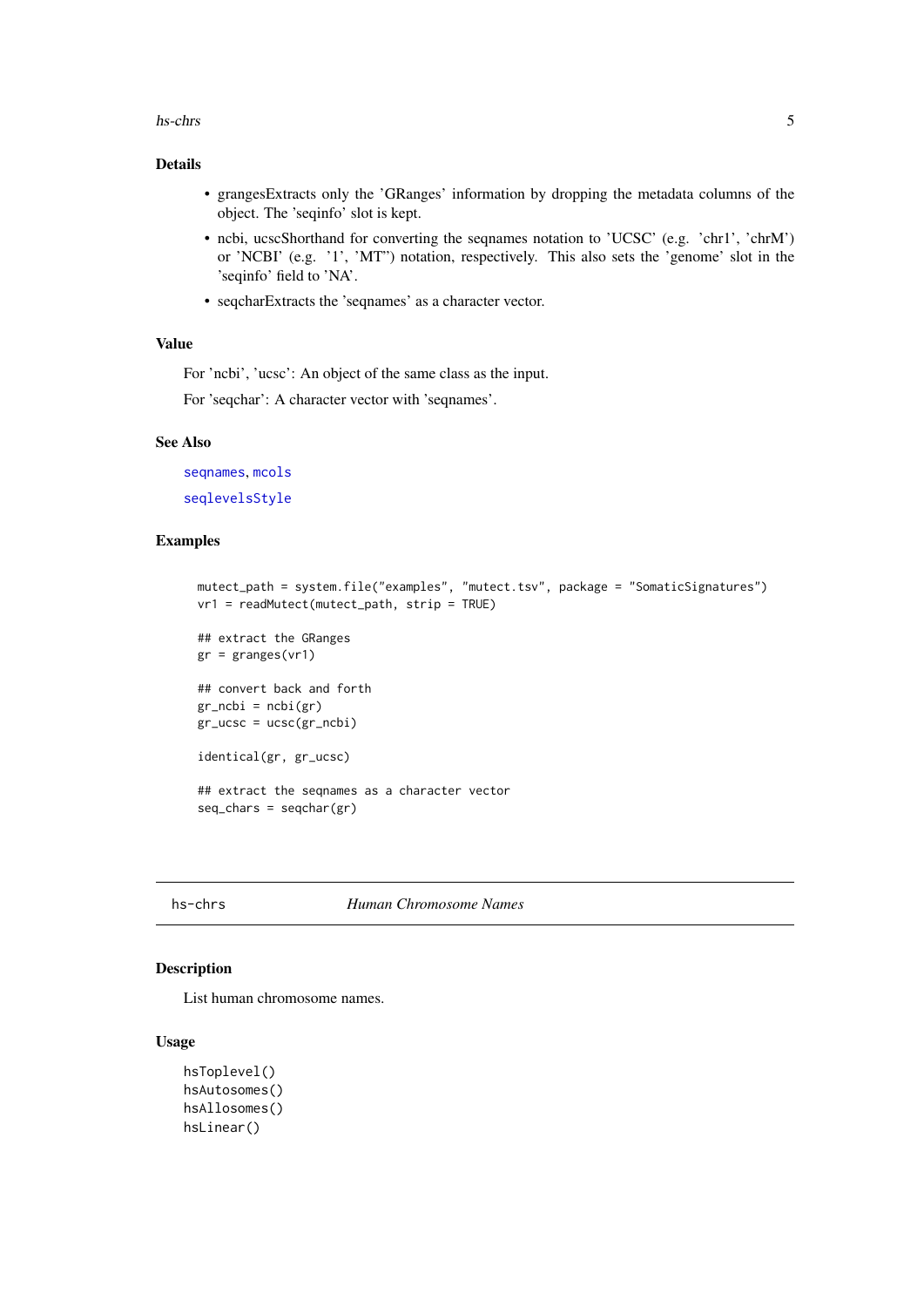<span id="page-5-0"></span>Value

Character vector with chromosome names (NCBI notation).

#### Examples

hsToplevel() hsAutosomes() hsAllosomes() hsLinear()

<span id="page-5-1"></span>kmerFrequency *Kmer Frequency*

## Description

Estimate the occurance frequency of k-mers in a reference sequence.

## Usage

```
kmerFrequency(ref, n = 1e4, k = 1, ranges = as(seqinfo(ref), "GRanges"))
```
## Arguments

| ref    | A 'BSgenome' or 'FaFile' object matching the respective reference sequence<br>[required].                       |
|--------|-----------------------------------------------------------------------------------------------------------------|
| n      | The number of samples to draw finteger, default: 1e4.                                                           |
|        | The 'k'-mer size of the context, including the variant position [integer, default:<br>31.                       |
| ranges | Ranges in respect to the reference sequence to sample from [GRanges, default:<br>take from the 'seqinfo' slot]. |

#### Details

The k-mer frequency is estimated by random sampling of 'n' locations across the specified 'ranges' of the reference sequence.

## Value

A named vector, with names corresponding the the k-mer and value to the frequency.

## Examples

library(BSgenome.Hsapiens.1000genomes.hs37d5)

kmer\_freq = kmerFrequency(BSgenome.Hsapiens.1000genomes.hs37d5, 1e2, 3)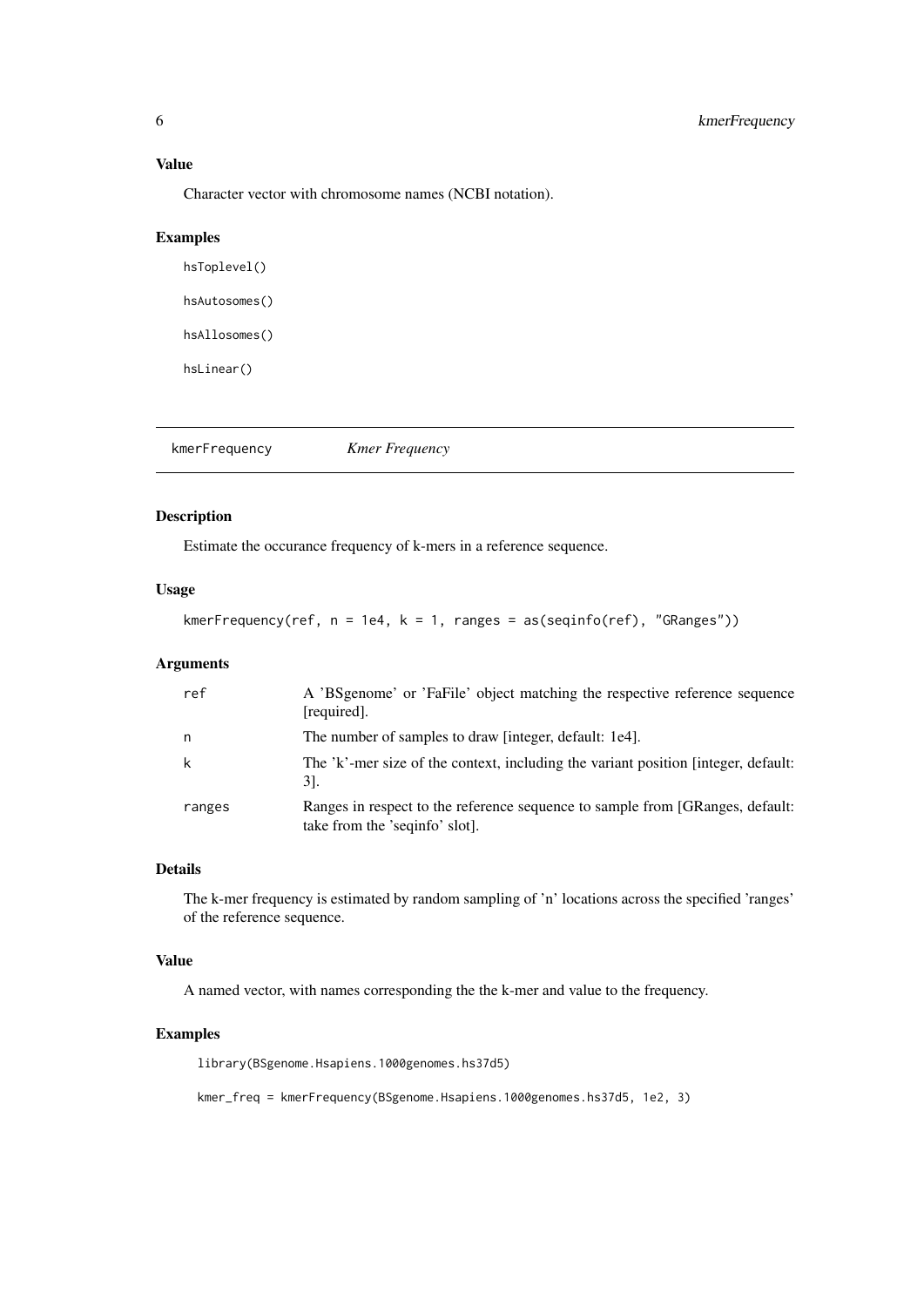<span id="page-6-0"></span>

#### Description

3mer base frequencies of human whole-genome and whole-exome sampling, based on the hg19/GRCh37 reference sequence.

For details, see the 'inst/scripts/kmers-data.R' script.

## Value

Vectors with frequency of k-mers.

#### See Also

[kmerFrequency](#page-5-1)

## Examples

data(kmers, package = "SomaticSignatures")

motif-functions *Group somatic moticfs*

## <span id="page-6-1"></span>Description

Tabulate somatic motifs by a grouping variable.

## Usage

```
motifMatrix(vr, group = "sampleNames", normalize = TRUE)
```
#### Arguments

| vr        | GRanges object [required]                                  |
|-----------|------------------------------------------------------------|
| group     | Grouping variable name [character, default: 'sampleNames'] |
| normalize | Normalize to frequency                                     |

#### Details

The 'motifMatrix' function transforms the metadata columns of a 'VRanges' object, as returned by the 'mutationContext' function, to a matrix of the form 'motifs x groups'. This constitutes the bases for the estimation of the signatures. By default (with 'normalize' set to TRUE), the counts are transformed to frequencies, such that the sum of frequencies of each group equal 1. Otherwise (with 'normalize' set to FALSE), the counts for each mofis in a group is returned.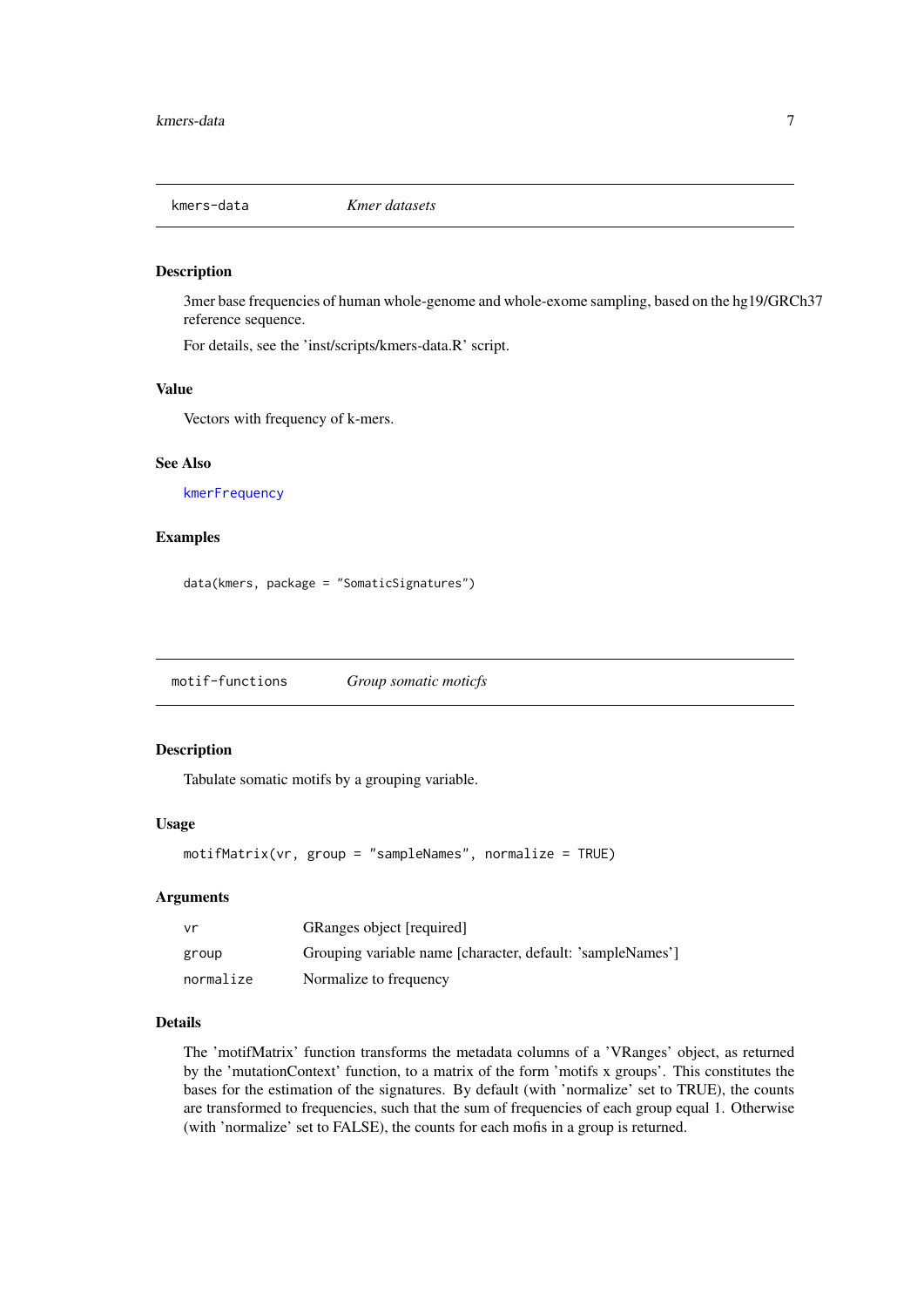## <span id="page-7-0"></span>Value

Occurance matrix with motifs in rows and samples in columns.

## See Also

'mutationContext', 'mutationContextMutect'

## Examples

```
data(sca_motifs_tiny)
```

```
motifMatrix(sca_motifs_tiny, group = "study")
```
mutation-distribution *Distributions of mutational locations.*

#### Description

Summary and plotting function for characterizing the distributions of mutations along the genome.

#### Usage

mutationDistance(x)

```
plotRainfall(x, group, size = 2, alpha = 0.5, space.skip = 0, ...)
```
#### Arguments

| x          | A 'GRanges' or 'VRanges' object [required].                             |
|------------|-------------------------------------------------------------------------|
| group      | The variable name for color groups [optional].                          |
| size       | Point size [default: 2]                                                 |
| alpha      | Alpha value for points [default: 0.5]                                   |
| space.skip | Space between chromosomes, as defined by 'plotGrandLinear' [default: 0] |
| $\ddotsc$  | Additional arguments passed to 'plotGrandLinear'                        |

#### Value

- mutationDensityThe position-sorted GRanges 'x' with the additional column 'distance', specifying the distance from the previous mutation (or the beginning of the chromosome if it happens to be the first mutation on the chromosome.)
- plotRainfallObject of class 'ggbio', as returned by 'plotGrandLinear'.

## See Also

[plotGrandLinear](#page-0-0) from the 'ggbio' package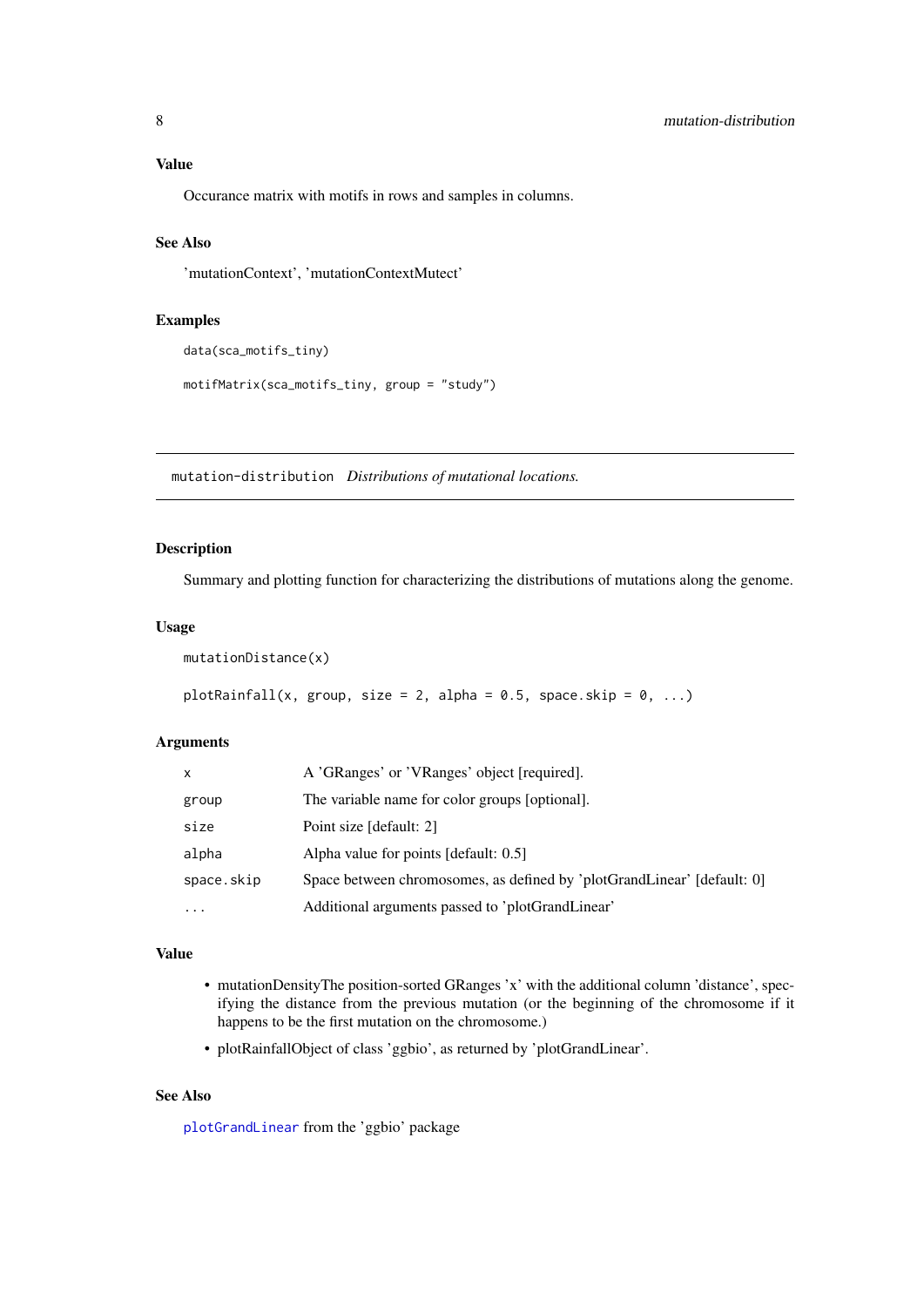### <span id="page-8-0"></span>mutational-normalization 9

## Examples

```
library(GenomicRanges)
library(IRanges)
set.seed(1)
chr<sub>l</sub>en = 100
gr = GRanges(rep(1:3, each = 10),IRanges(start = sample.int(chr_len, 30, replace = FALSE), width = 1),
  mutation = sample(c("A", "C", "G", "T"), 30, replace = TRUE))
seqlengths(gr) = rep(chr_len, 3)
p = plotRainfall(gr)
print(p)
```
mutational-normalization *Normalize Somatic Motifs*

## Description

Normalize somatic motifs, to correct for biases between samples.

## Usage

```
normalizeMotifs(x, norms)
```
## Arguments

|       | Matrix, as returned by 'motifMatrix' [required]                             |
|-------|-----------------------------------------------------------------------------|
| norms | Vector with normalization factors [required]. The names must match the base |
|       | sequence names in 'x'.                                                      |

#### Value

A matrix as 'x' with normalized counts.

## See Also

[motifMatrix](#page-6-1)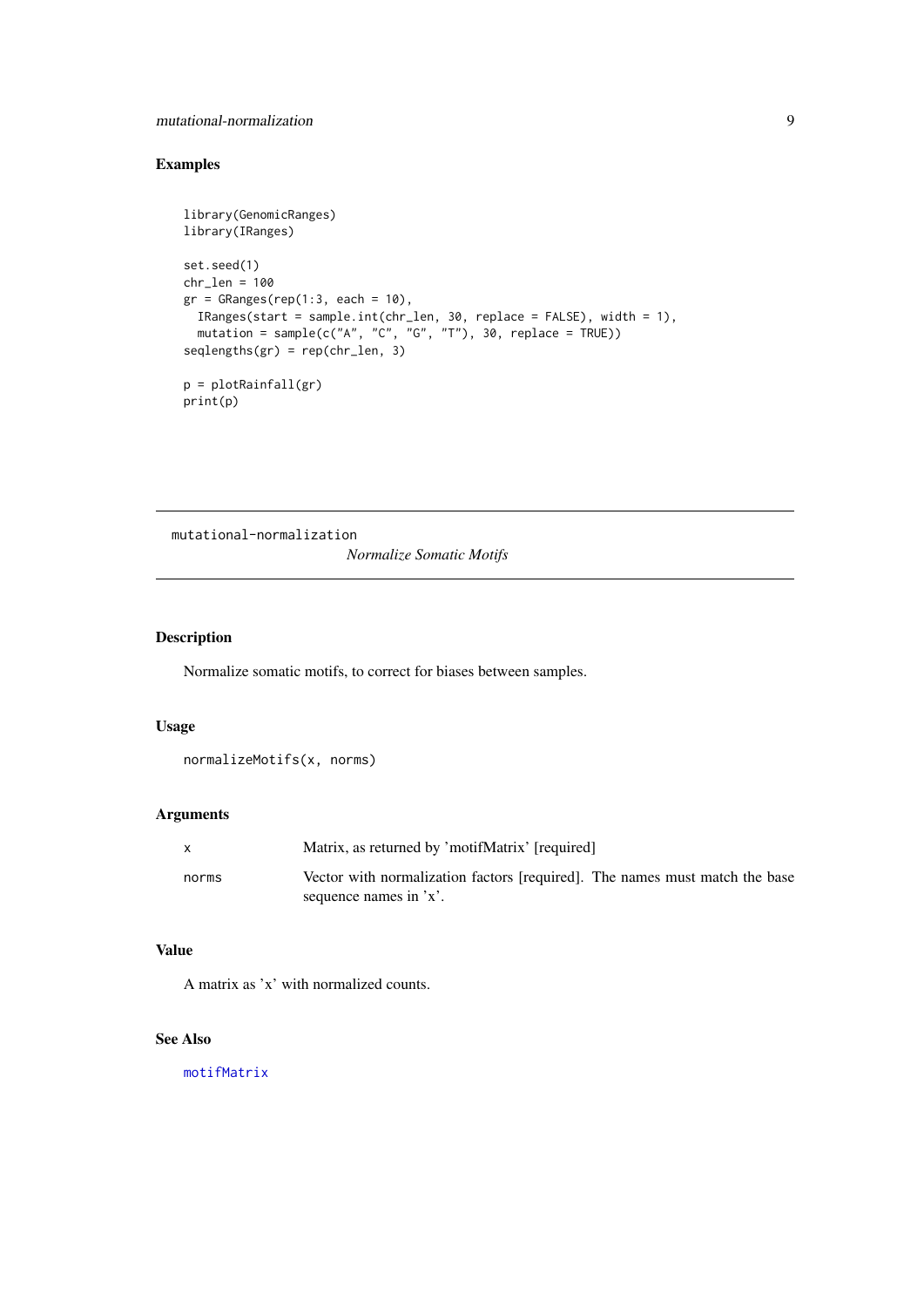<span id="page-9-0"></span>mutational-plots *Mutational Plots*

## Description

Plots for variant analysis

## Usage

```
plotVariantAbundance(x, group = NULL, alpha = 0.5, size = 2)
```
## Arguments

|       | A VRanges object [required].                                                                |
|-------|---------------------------------------------------------------------------------------------|
| group | Grouping variable, refers to a column name in 'x'. By default, no grouping is<br>performed. |
| alpha | Alpha value for data points.                                                                |
| size  | Size value for data points.                                                                 |
|       |                                                                                             |

## Details

The 'plotVariantAbundance' shows the variant frequency in relation to the total coverage at each variant position. This can be useful for examining the support of variant calls.

#### Value

A 'ggplot' object.

mutational-signatures *Estimate Somatic Signatures*

## <span id="page-9-1"></span>Description

Estimate somatic signatures from sequence motifs with a selection of statistical methods.

## Usage

```
identifySignatures(m, nSigs, decomposition = nmfDecomposition, ...)
```
## Arguments

| m             | Motif matrix, as returned by 'motifMatrix' [required].                                                                                                                            |
|---------------|-----------------------------------------------------------------------------------------------------------------------------------------------------------------------------------|
| nSigs         | Number of signatures (integer, required).                                                                                                                                         |
| decomposition | Function to apply for the matrix decomposition. The methods NMF and PCA<br>are already implemented in the functions 'nmfDecomposition' and 'pcaDecom-<br>position', respectively. |
| $\cdots$      | Additional arguments passed to the 'decomposition' function.                                                                                                                      |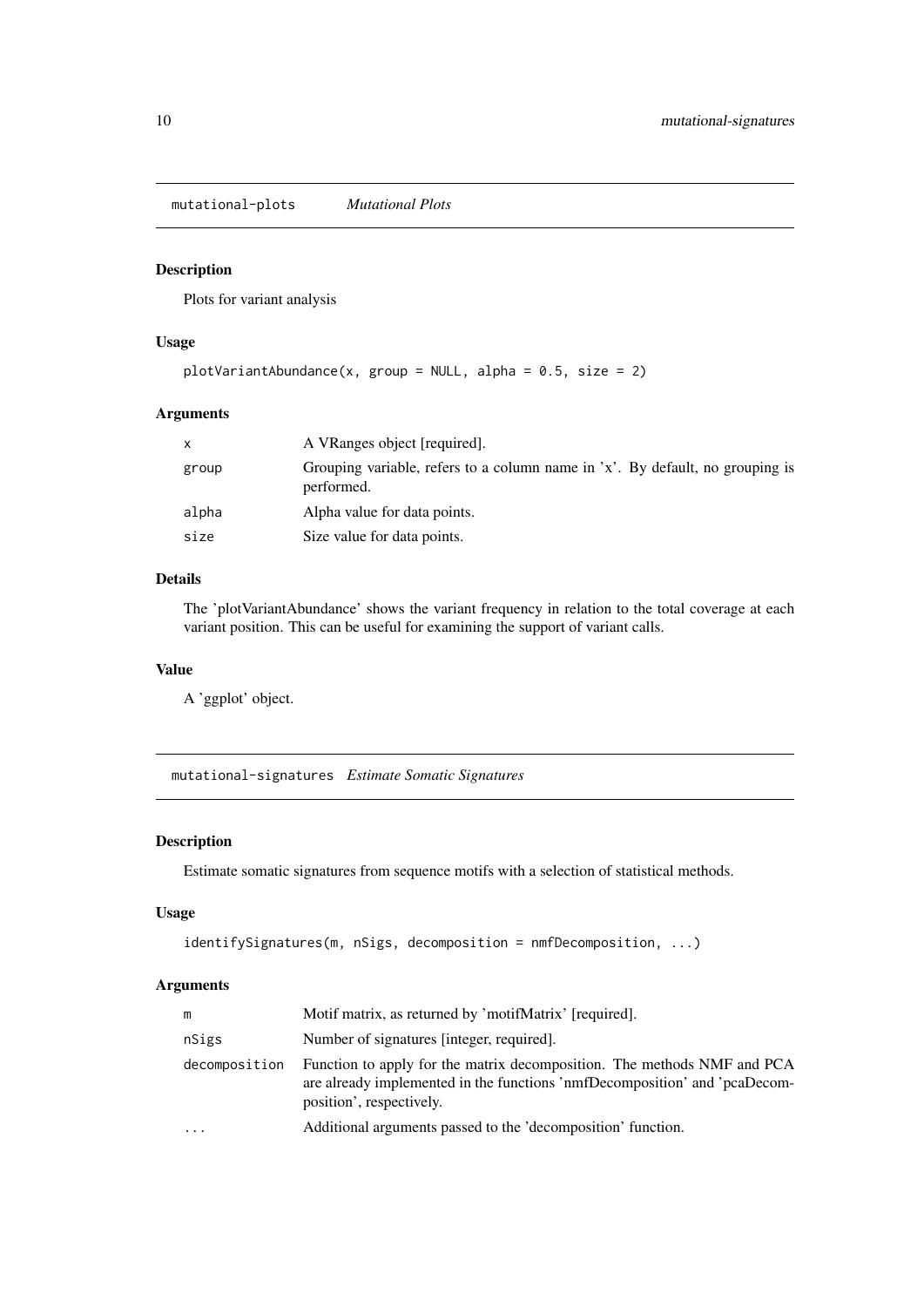#### <span id="page-10-0"></span>MutationalSignatures 11

## Details

'identifySignatures' estimate a set of 'r' somatic signatures, based on a matrix decomposition method (such as NMF, PCA).

## Value

An object of class 'MutationalSignatures'.

## See Also

The predefined decomposition functions: [nmfDecomposition](#page-2-1) and [pcaDecomposition](#page-2-1) [mutationContext](#page-11-1), [mutationContextMutect](#page-11-2) [motifMatrix](#page-6-1) [MutationalSignatures](#page-10-1) class

## Examples

```
data("sca_mm", package = "SomaticSignatures")
```

```
sigs = identifySignatures(sca_mm, 5)
```
<span id="page-10-1"></span>MutationalSignatures *'MutationalSignatures' class and methods*

## Description

Object representing of somatic signatures.

## Usage

```
## S4 method for signature 'MutationalSignatures'
signatures(object)
## S4 method for signature 'MutationalSignatures'
```
samples(object)

## S4 method for signature 'MutationalSignatures' observed(object)

```
## S4 method for signature 'MutationalSignatures'
fitted(object)
```

```
## S4 method for signature 'MutationalSignatures'
show(object)
```
## Arguments

object 'MutationalSignatures' object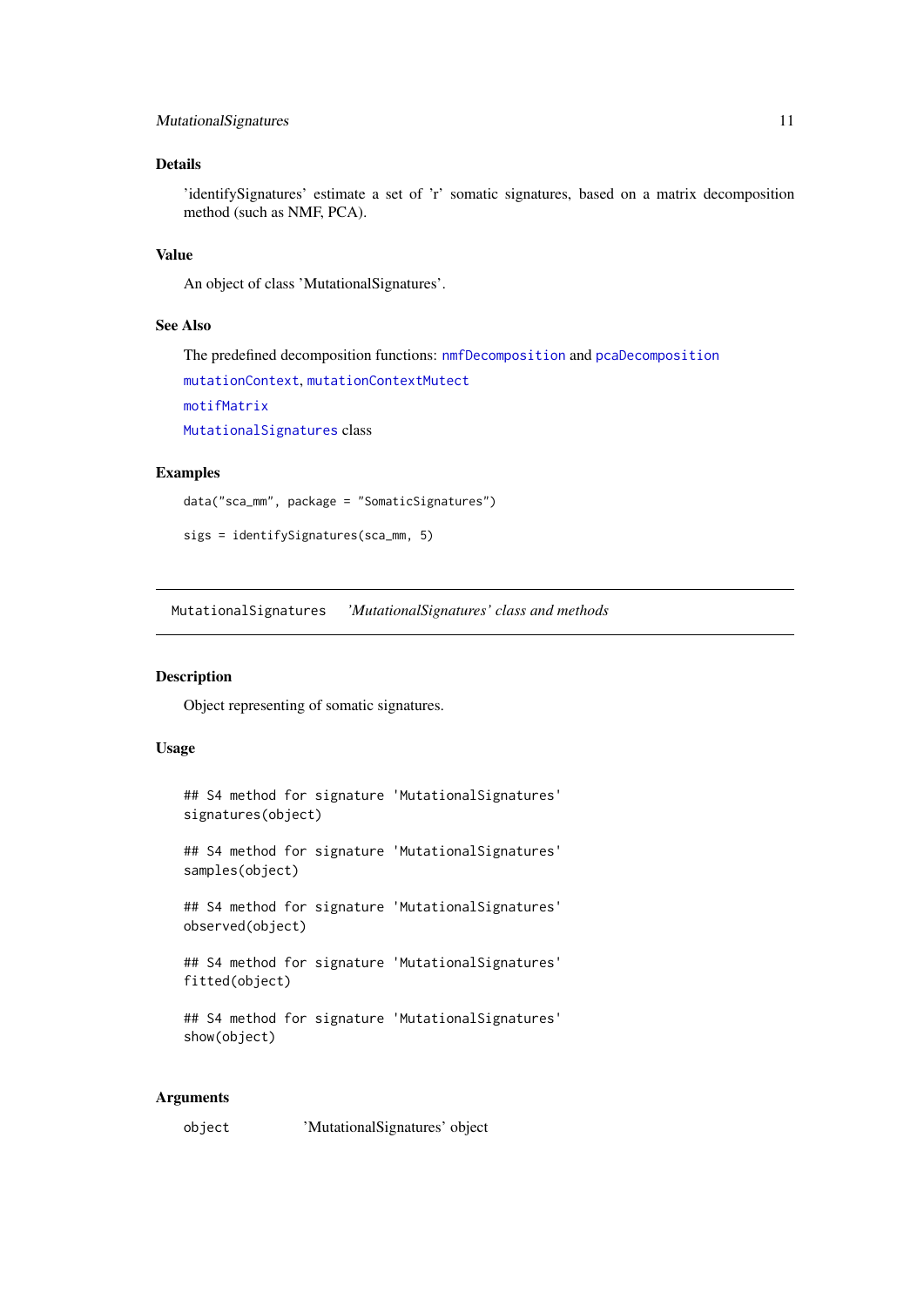## Value

help("MutationalSignatures")

## See Also

[identifySignatures](#page-9-1)

<span id="page-11-1"></span>mutationContext *mutationContext functions*

#### <span id="page-11-2"></span>Description

Extract the sequence context surrounding SNVs from a genomic reference.

#### Usage

```
mutationContext(vr, ref, k = 3, strand = FALSE, unify = TRUE, check = FALSE)
mutationContextMutect(vr, k = 3, unify = TRUE)
```
## Arguments

| vr     | 'VRanges' with SNV substitutions, with 'ref' and 'alt' columns filled [required].<br>Each element of 'ref' and 'alt' have be a single base from the DNA bases<br>$(A, C, G, T)$ . For 'mutationContextMutect', an object as returned by the 'read-<br>Mutect' function. |
|--------|-------------------------------------------------------------------------------------------------------------------------------------------------------------------------------------------------------------------------------------------------------------------------|
| ref    | A 'BSgenome', 'FaFile' or 'TwoBitfile' object representing the reference se-<br>quence [required]. More generally, any object with a defined 'getSeq' method<br>can be used.                                                                                            |
| k      | The 'k'-mer size of the context, including the variant position [integer, default:<br>3. The variant will be located at the middle of the k-mer which requires 'k' to<br>be odd.                                                                                        |
| strand | Should all variants be converted to the 'plus' strand? [logical, default: FALSE].                                                                                                                                                                                       |
| unify  | Should the alterations be converted to have a C/T base pair as a reference alleles?<br>[logical, default: TRUE]                                                                                                                                                         |
| check  | Should the reference base of 'vr' be checked against 'ref' [logical, default:<br>TRUE]? In case the two references do not match, a warning will be printed.                                                                                                             |

#### Details

The somatic motifs of a SNV, composed out of (a) the base change and (b) the sequence context surrounding the variant, is extracted from a genomic sequence with the 'mutationContext' function.

Different types of classes that represent the genomic sequence can used togther with the 'mutationContext' function: 'BSgenome', 'FastaFile' and 'TwoBitFile' objects are supported through Bioconductor by default. See the vignette for examples discussing an analysis with non-referene genomes.

For mutect variant calls, all relevant information is already contained in the results and somatic motifs can constructed by using the 'mutationContextMutect' function, without the need for the reference sequence.

<span id="page-11-0"></span>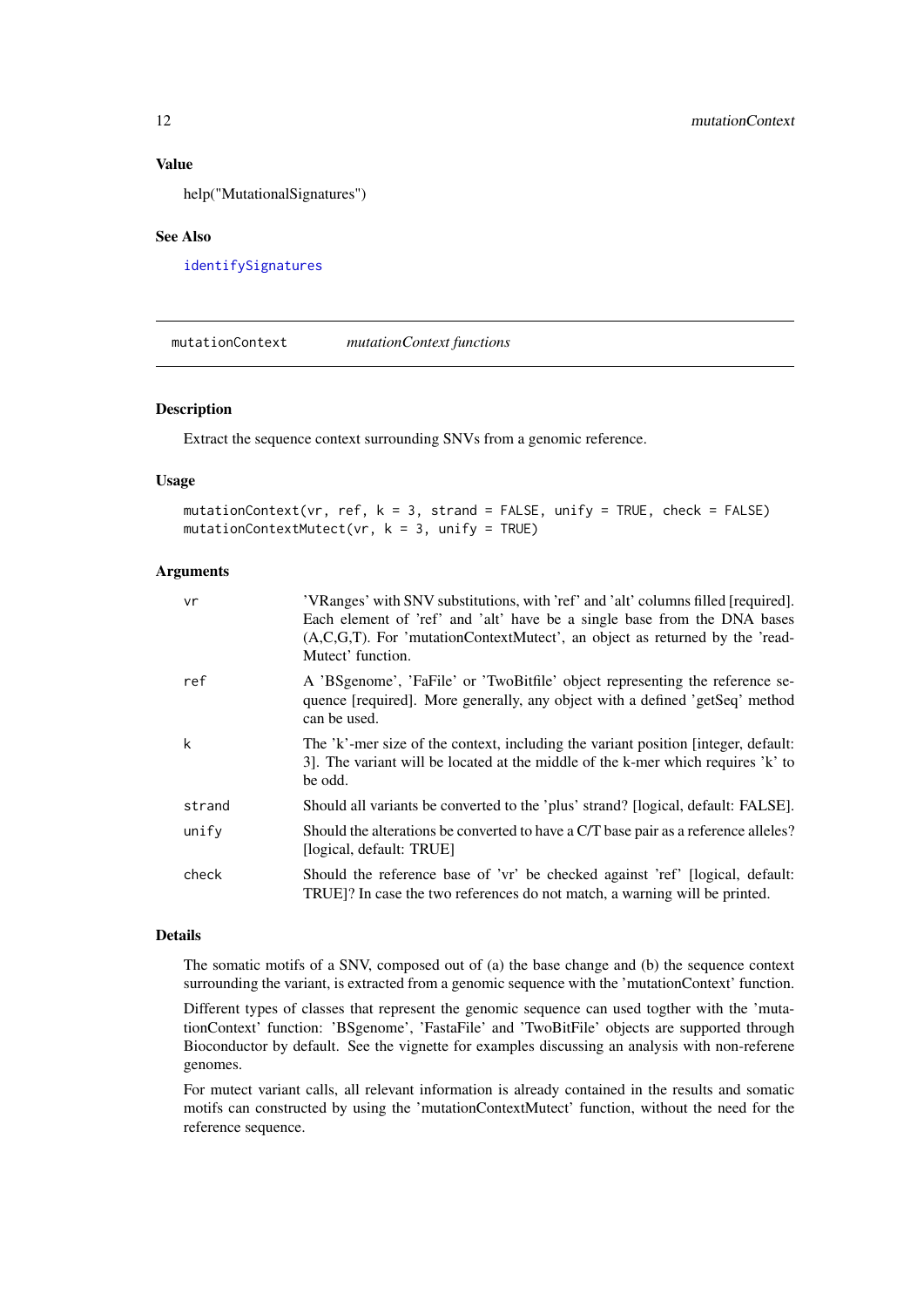## <span id="page-12-0"></span>numberSignatures 13

## Value

The original 'VRanges' object 'vr', with the additional columns

| alteration | DNAStringSet with 'reflalt'.                                               |
|------------|----------------------------------------------------------------------------|
| context    | DNAStringSet with 'N' of length 'k', where N denotes the variant position. |

## See Also

[readMutect](#page-14-1) for mutationContextMutect

'showMethods("getSeq")' for genomic references that can be used

## Examples

```
mutect_path = system.file("examples", "mutect.tsv", package = "SomaticSignatures")
vr1 = readMutect(mutect_path)
ct1 = mutationContextMutect(vr1)
```
numberSignatures *Number of Signatures*

## Description

Assessment of the number of signatures in the data.

## Usage

```
assessNumberSignatures(m, nSigs, decomposition = nmfDecomposition, ..., nReplicates = 1)
```

```
plotNumberSignatures(gof)
```
#### Arguments

| m             | Mutational spectrum matrix, same as used for 'identifySignatures'.                                                                                       |
|---------------|----------------------------------------------------------------------------------------------------------------------------------------------------------|
| nSigs         | Vector of integers with the numbers of signatures that should be tested. See the<br>'nSigs' arugment for 'identifySignatures'.                           |
| decomposition | Function to apply for the matrix decomposition. See the 'decomposition' argu-<br>ment for 'identifySignatures'.                                          |
| $\ddots$ .    | Additional arguments passed to the 'decomposition' function. See the '' argu-<br>ment for 'identifySignatures'.                                          |
| nReplicates   | How many runs should be used for assessing a value of 'nSigs'? For decompo-<br>sition methods with random seeding, values greater than 1 should be used. |
| gof           | Data frame, as returned of 'assessNumberSignatures'.                                                                                                     |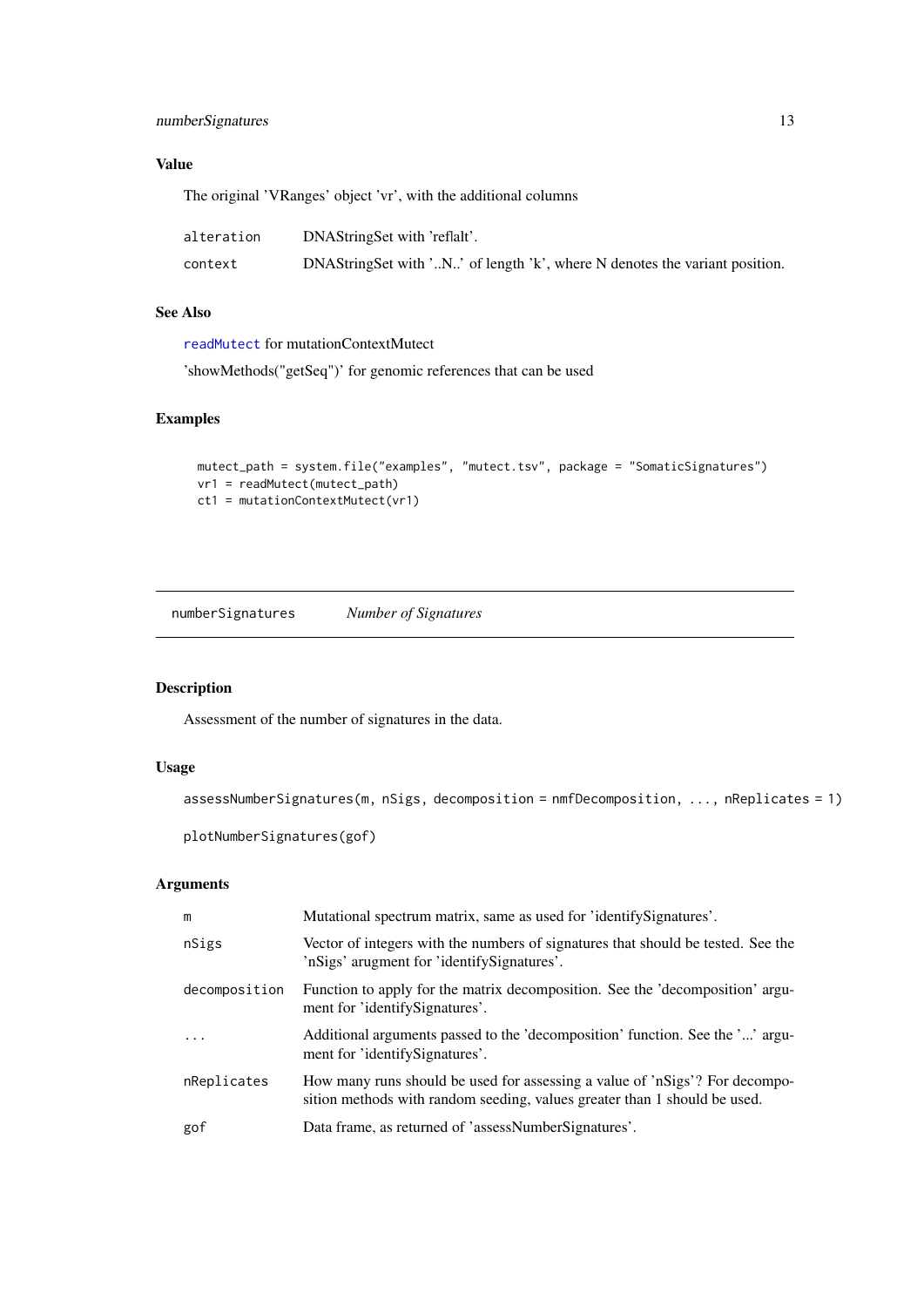#### <span id="page-13-0"></span>Details

Compute the decomposition for a given number of signatures, and assess the goodness of the reconstruction between the observed and fitted mutational spectra M and V, respectively. The residual sum of squares (RSS)

$$
RSS = \sum_{i,j} (M_{ij} - V_{ij})^2
$$

and the explained variance

$$
evar = 1 - \frac{RSS}{\sum_{i,j} V_{ij}^2}
$$

are used as summary statistics which can generally applied to all decomposition approaches.

The 'plotNumberSignatures' function visualizes the results of the 'assessNumberSignatures' analysis. Statistics of the indivdual runs are shown as gray crosses, whereas the mean across the runs is depicted in red.

If a decomposition method uses random seeding and hence recomputing the decomposition of the same data can yield different results, evaluating the summary statistics will give more reliable estimates of the number of signatures. This applies to some NMF algorthims, for example. Methods with a deterministic decomposition, such as the standard PCA, do not need this, since repeated computations will yield the same decomposition. This behaviour is controlled by the 'nReplicates' parameter, where the default of '1' corresponds to a single run.

In practice, these summary statisics should not be trusted blindly, but rather interpreted together with biological knowledge and scientifc reasoning. For a discussion of the interpretation of these statistics with special focus on the NMF decomposition, please refer to the references listed below.

#### Value

- assessNumberSignatures: A data frame with the RSS and explained variance for each run

- plotNumberSignatures: A ggplot object

#### References

Hutchins LN, Murphy SM, Singh P and Graber JH (2008): 'Position-dependent motif characterization using non-negative matrix factorization.' Bioinformatics, [http://dx.doi.org/10.1093/](http://dx.doi.org/10.1093/bioinformatics/btn526) [bioinformatics/btn526](http://dx.doi.org/10.1093/bioinformatics/btn526)

#### See Also

[identifySignatures](#page-9-1)

[rss](#page-0-0) and [evar](#page-0-0) functions of the [NMF](#page-0-0) package.

#### Examples

```
data("sca_mm", package = "SomaticSignatures")
nSigs = 2:8stat = assessNumberSignatures(sca_mm, nSigs, nReplicates = 3)
plotNumberSignatures(stat)
```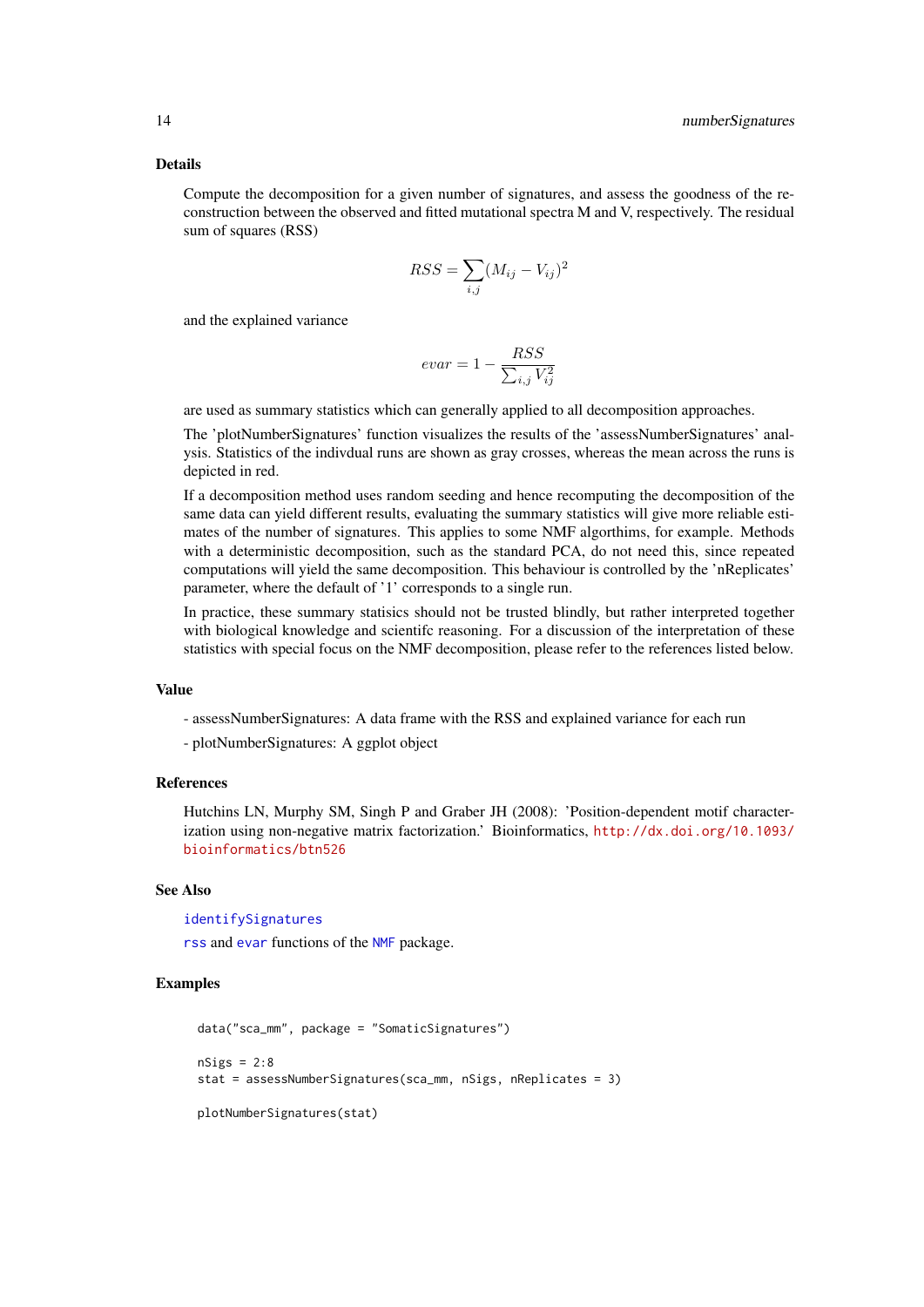<span id="page-14-1"></span><span id="page-14-0"></span>

## Description

Import 'mutect' calls.

#### Usage

readMutect(file, columns, strip = FALSE)

#### Arguments

| file    | Location of the mutect tsy files [character, required]                                                                               |
|---------|--------------------------------------------------------------------------------------------------------------------------------------|
| columns | Names of columns to import from the file [character vector, optional, default:<br>missing. If missing, all columns will be imported. |
| strip   | Should additional columns be imported? [logical, default: FALSE]. If TRUE,<br>return only the bare 'VRanges' object.                 |

#### Details

The 'readMutect' functions imports the mutational calls of a '\*.tsv' file returned by the 'mutect' caller to a 'VRanges' object. For a description of the information of the columns, please refer to the mutect documentation.

## Value

A 'VRanges' object, with each row corresponding to one variant in the original file.

#### References

Cibulskis, Kristian, Michael S. Lawrence, Scott L. Carter, Andrey Sivachenko, David Jaffe, Carrie Sougnez, Stacey Gabriel, Matthew Meyerson, Eric S. Lander, and Gad Getz. "Sensitive Detection of Somatic Point Mutations in Impure and Heterogeneous Cancer Samples." Nature Biotechnology advance online publication (February 10, 2013). doi:10.1038/nbt.2514.

[http://www.broadinstitute.org/cancer/cga/mutect\\_run](http://www.broadinstitute.org/cancer/cga/mutect_run)

## Examples

```
mutect_path = system.file("examples", "mutect.tsv", package = "SomaticSignatures")
vr1 = readMutect(mutect_path)
vr2 = readMutect(mutect_path, strip = TRUE)
```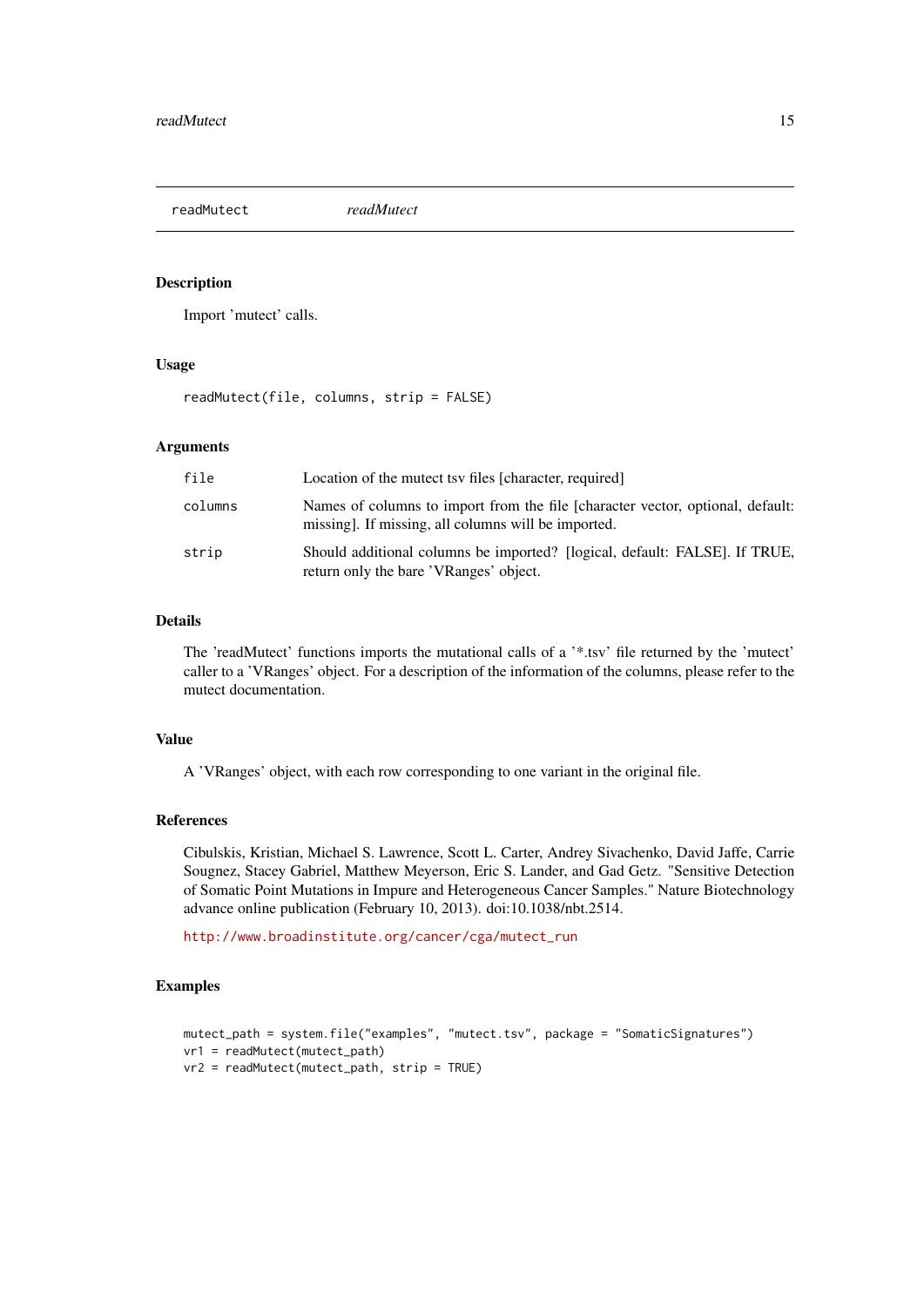<span id="page-15-0"></span>

#### Description

Motif matrix and 5 estimated signatures (NMF) from the somatic variant calls in the 'Somatic-CancerAlterations' package. For details, see the vignette of the 'SomaticSignatures' package.

#### See Also

SomaticCancerAlterations package

#### Examples

```
data(sca_motifs_tiny, package = "SomaticSignatures")
data(sca_mm, package = "SomaticSignatures")
data(sca_sigs, package = "SomaticSignatures")
```
signature-plots *Plot Mutational Signatures*

## Description

Visualize estimated signatures, sample contribution, and mutational spectra.

## Usage

```
plotObservedSpectrum(s, colorby = c("sample", "alteration"))
plotFittedSpectrum(s, colorby = c("sample", "alteration"))
plotMutationSpectrum(vr, group, colorby = c("sample", "alteration"), normalize = TRUE)
plotSignatureMap(s)
plotSignatures(s, normalize = FALSE, percent = FALSE)
plotSampleMap(s)
plotSamples(s, normalize = FALSE, percent = FALSE)
```
#### Arguments

| <sub>S</sub> | Mutational Signatures object [required]                                  |
|--------------|--------------------------------------------------------------------------|
| vr           | VRanges object                                                           |
| colorby      | Which variable to use for the coloring in the spectra representation.    |
| normalize    | Plot relative constributions (TRUE) instead of absolute (FALSE) ones.    |
| percent      | Display the results as fraction (FALSE) or percent (TRUE).               |
| group        | Charactering string that represents the variable name used for grouping. |
|              |                                                                          |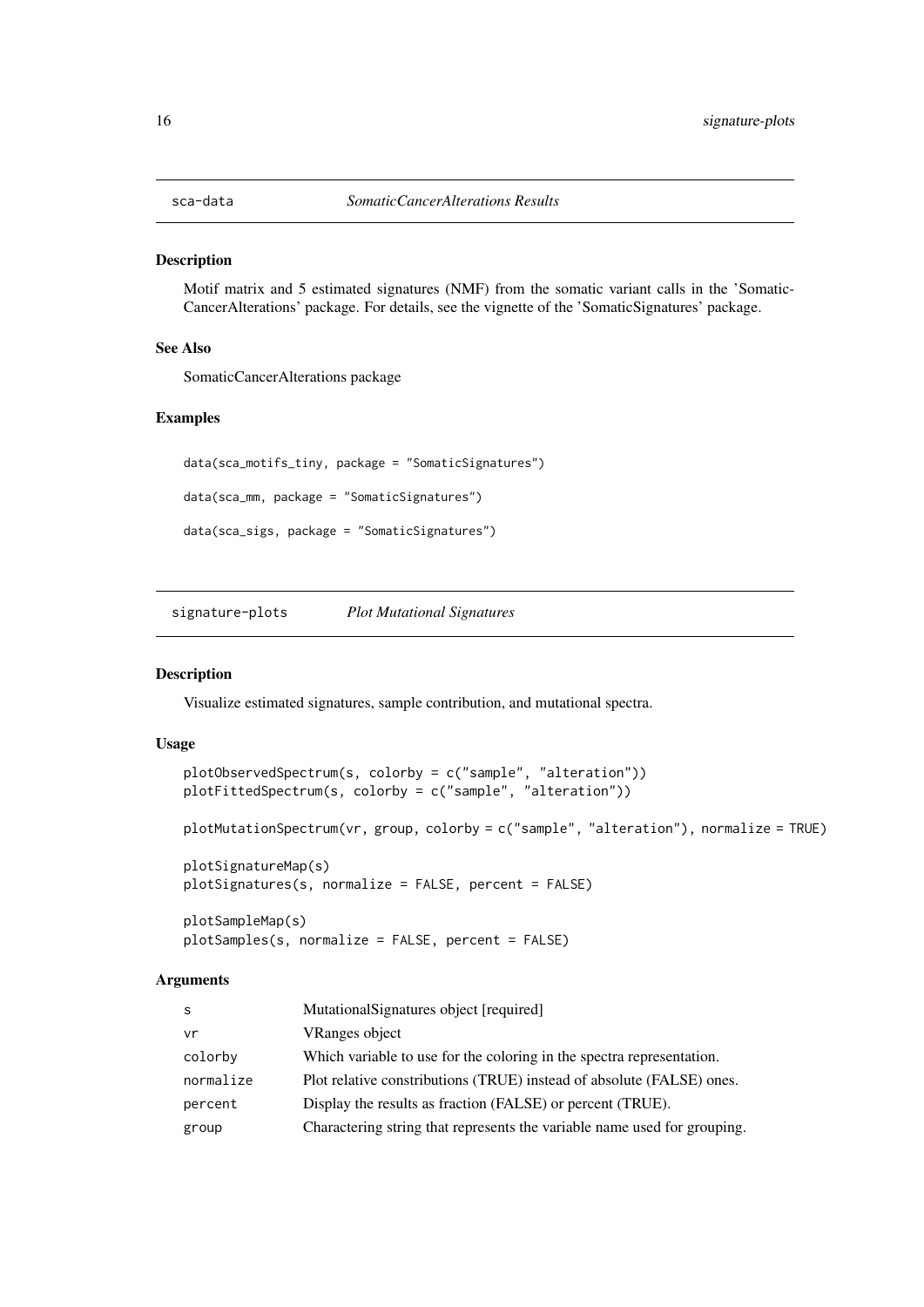#### <span id="page-16-0"></span>Details

With the plotting function, the obtained signatures and their occurrance in the samples can be visualized either as a heatmap ('plotSignatureMap', 'plotSampleMap') or a barchart ('plotSignature', 'plotSamples').

Since the plotting is based on the 'ggplot2' framework, all properties of the plots can be fully controlled by the user after generating the plots. Please see the examples for some customizations and the 'ggplot2' documentation for the entire set of options.

## Value

A 'ggplot' object, whose properties can further be changed

## See Also

See the 'ggplot2' package for customizing the plots.

#### Examples

```
data("sca_sigs", package = "SomaticSignatures")
plotSamples(sigs_nmf)
plotSignatures(sigs_nmf, normalize = TRUE)
## customize the plots ##
p = plotSamples(sigs_nmf)
library(ggplot2)
## (re)move the legend
p = p + theme(legend.position = "none")
## change the axis labels
p = p + xlab("Studies")
## add a title
p = p + ggtitle("Somatic Signatures in TGCA WES Data")
## change the color scale
p = p + scale_fill_brewer(palette = "Blues")
## decrease the size of x-axis labels
p = p + theme(axis.text.x = element_test(size = 9))
```
p

signatures21-data *21 Signatures*

#### Description

Published signatures, taken from [ftp://ftp.sanger.ac.uk/pub/cancer/AlexandrovEtAl/sign](ftp://ftp.sanger.ac.uk/pub/cancer/AlexandrovEtAl/signatures.txt)atures. [txt](ftp://ftp.sanger.ac.uk/pub/cancer/AlexandrovEtAl/signatures.txt)

#### References

Alexandrov, Ludmil B., Serena Nik-Zainal, David C. Wedge, Samuel A. J. R. Aparicio, Sam Behjati, Andrew V. Biankin, Graham R. Bignell, et al. Signatures of Mutational Processes in Human Cancer. Nature 500, no. 7463 (August 22, 2013): 415-21. doi:10.1038/nature12477.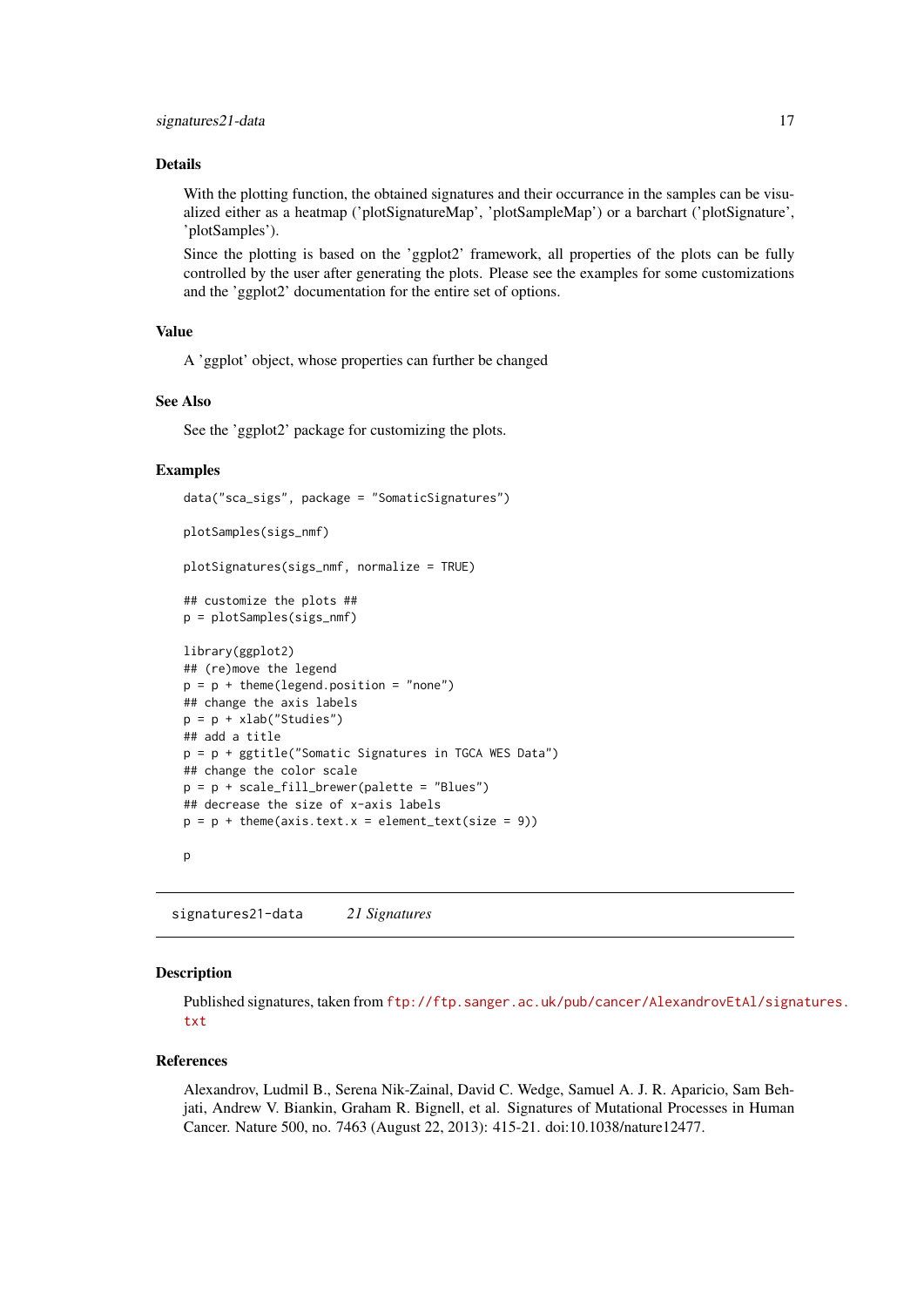<span id="page-17-0"></span>18 SomaticSignatures **SomaticSignatures** 

## Examples

data(signatures21, package = "SomaticSignatures")

head(signatures21)

SomaticSignatures *SomaticSignatures package*

#### Description

Identifying somatic signatures of single nucleotide variants. This package provides a infrastructure related to the methodology described in Nik-Zainal (2012, Cell), with flexibility in the matrix decomposition algorithms.

## Details

The 'SomaticSignatures' package offers the framework for identifying mutational signatures of single nucleotide variants (SNVs) from high-throughput experiments. In the concept of mutational signatures, a base change resulting from an SNV is regarded in term of motifs which embeds the variant in the context of the surrounding genomic sequence. Based on the frequency of such motifs across samples, mutational signatures and their occurrance in the samples can be estimated. An introduction into the methodology and a use case are illustrated in the vignette of this package.

#### Author(s)

Julian Gehring, Bernd Fischer, Michael Lawrence, Wolfgang Huber: SomaticSignatures: Inferring Mutational Signatures from Single Nucleotide Variants. 2015, bioRxiv preprint, [http://dx.doi.](http://dx.doi.org/10.1101/010686) [org/10.1101/010686](http://dx.doi.org/10.1101/010686)

Maintainer: Julian Gehring, EMBL Heidelberg <julian.gehring@embl.de>

#### References

Nik-Zainal, Serena, Ludmil B. Alexandrov, David C. Wedge, Peter Van Loo, Christopher D. Greenman, Keiran Raine, David Jones, et al. "Mutational Processes Molding the Genomes of 21 Breast Cancers." Cell 149, no. 5 (May 25, 2012): 979-993. doi:10.1016/j.cell.2012.04.024.

Alexandrov, Ludmil B., Serena Nik-Zainal, David C. Wedge, Samuel A. J. R. Aparicio, Sam Behjati, Andrew V. Biankin, Graham R. Bignell, et al. "Signatures of Mutational Processes in Human Cancer." Nature 500, no. 7463 (August 22, 2013): 415-421. doi:10.1038/nature12477.

Gaujoux, Renaud, and Cathal Seoighe. "A Flexible R Package for Nonnegative Matrix Factorization." BMC Bioinformatics 11, no. 1 (July 2, 2010): 367. doi:10.1186/1471-2105-11-367.

Stacklies, Wolfram, Henning Redestig, Matthias Scholz, Dirk Walther, and Joachim Selbig. "pcaMethods - A Bioconductor Package Providing PCA Methods for Incomplete Data." Bioinformatics 23, no. 9 (May 1, 2007): 1164-1167. doi:10.1093/bioinformatics/btm069.

#### Examples

vignette(package = "SomaticSignatures")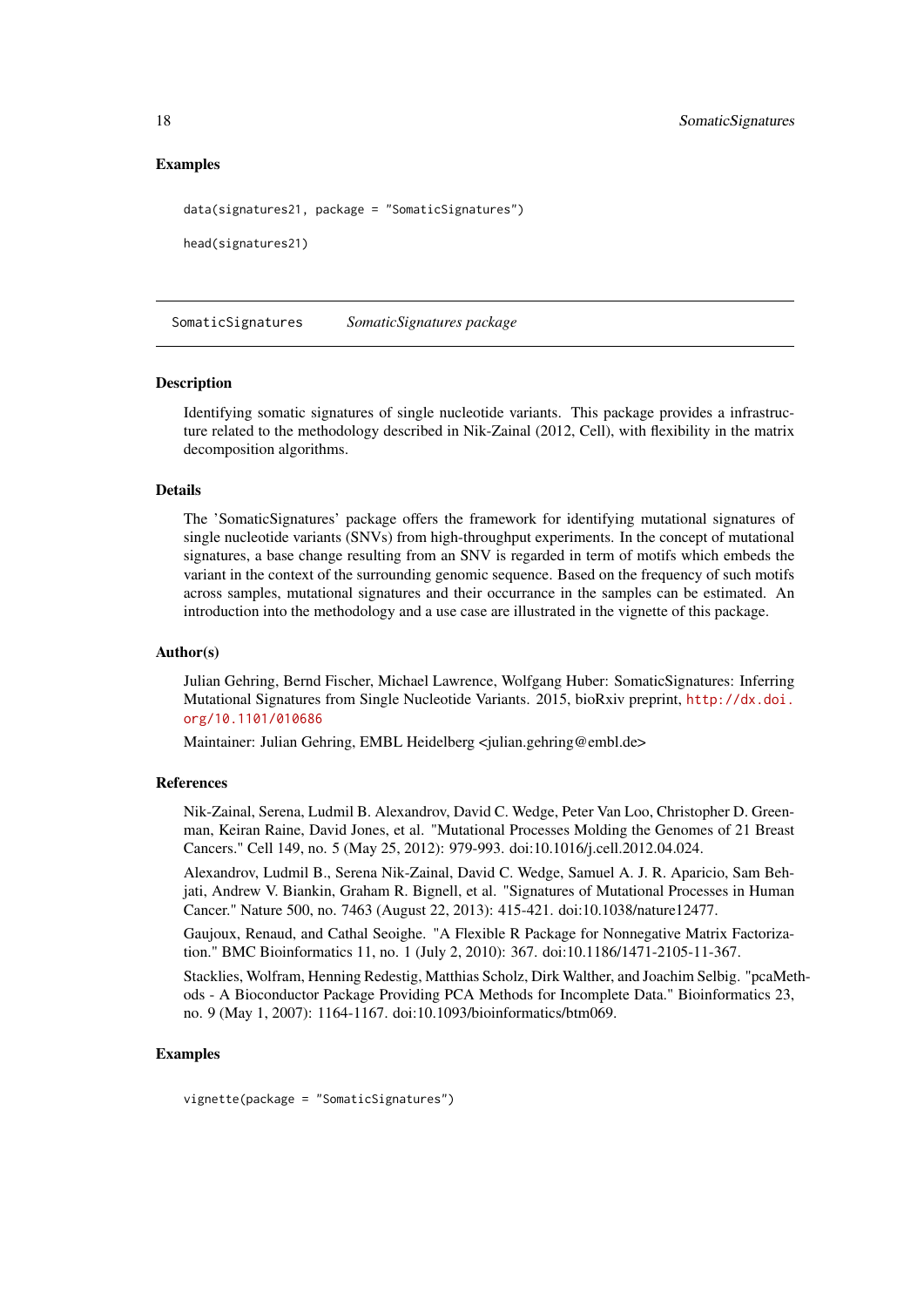<span id="page-18-0"></span>variants-utils *Utility functions*

## Description

Utility functions

## Usage

```
dfConvertColumns(x, from = "character", to = "factor")
```
## Arguments

| X    | A 'data.frame' to convert [required].                            |
|------|------------------------------------------------------------------|
| from | The class of the columns to be converted [default: 'character']. |
| to   | The class of the columns to be converted to [default: 'factor']. |

## Details

The 'dfConvertColumns' converts all columns of a data frame with class 'from' to the class 'to'.

## Value

A 'data.frame' object.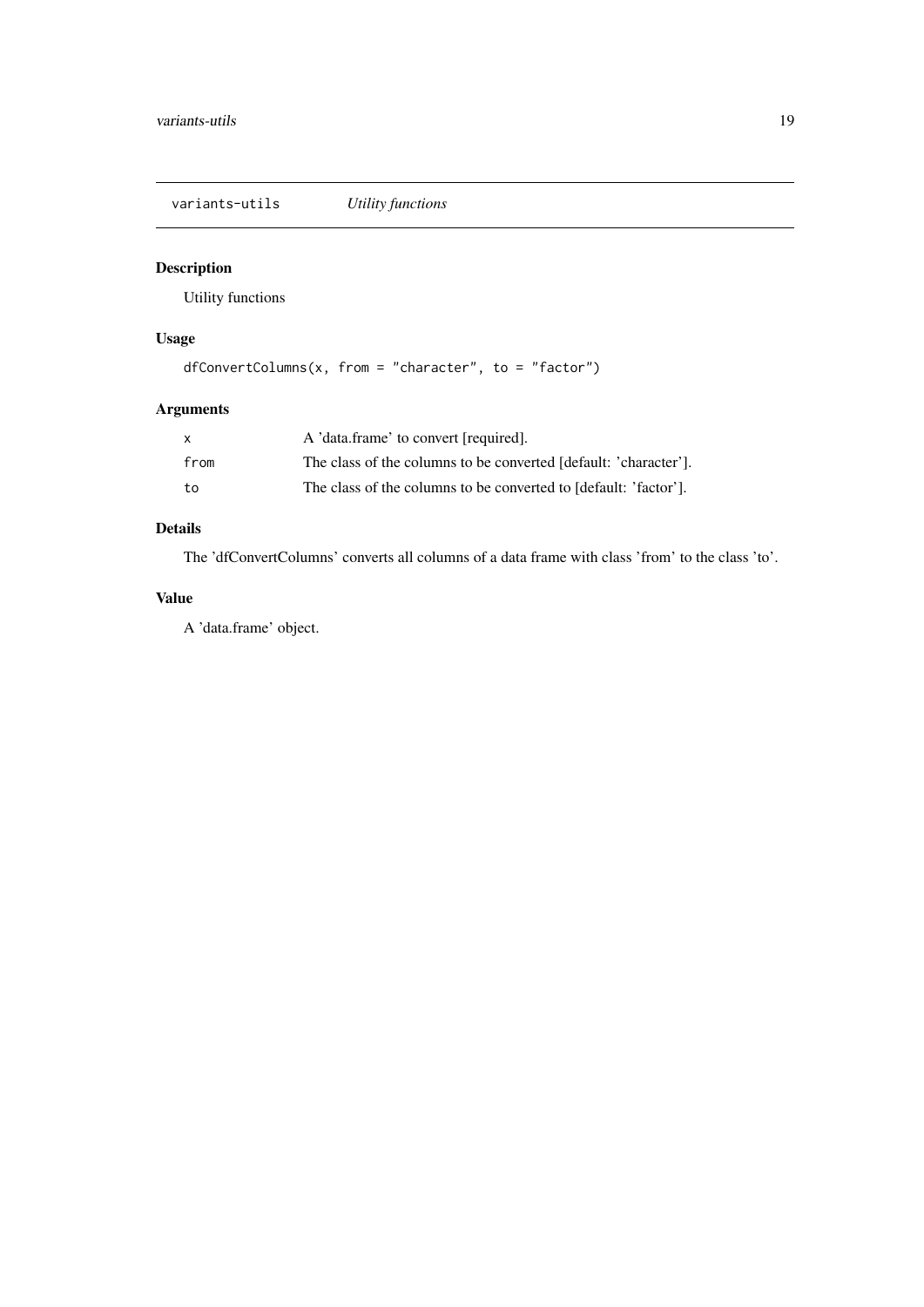# <span id="page-19-0"></span>Index

```
∗Topic IO
    readMutect, 15
∗Topic datasets
    kmers-data, 7
    sca-data, 16
    signatures21-data, 17
∗Topic manip
    GRanges-converters, 4
    mutationContext, 12
∗Topic package
    SomaticSignatures, 18
∗Topic utilities
    GRanges-converters, 4
assessNumberSignatures
        (numberSignatures), 13
cluster-spectrum, 2
clusterSpectrum (cluster-spectrum), 2
decomposition-signatures, 3
dfConvertColumns (variants-utils), 19
dist, 3
evar, 14
findSignatures (mutational-signatures),
        10
fitted (MutationalSignatures), 11
fitted,MutationalSignatures-method
        (MutationalSignatures), 11
gcContent, 4
GRanges-converters, 4
hclust, 3
hs-chrs, 5
hsAllosomes (hs-chrs), 5
hsAutosomes (hs-chrs), 5
hsLinear (hs-chrs), 5
hsToplevel (hs-chrs), 5
identifySignatures, 12, 14
identifySignatures
        (mutational-signatures), 10
```
k3we *(*kmers-data*)*, [7](#page-6-0) k3wg *(*kmers-data*)*, [7](#page-6-0) kmerFrequency, [6,](#page-5-0) *[7](#page-6-0)* kmers *(*kmers-data*)*, [7](#page-6-0) kmers-data, [7](#page-6-0) mcols, *[5](#page-4-0)* motif-functions, [7](#page-6-0) motifMatrix, *[9](#page-8-0)*, *[11](#page-10-0)* motifMatrix *(*motif-functions*)*, [7](#page-6-0) mutation-distribution, [8](#page-7-0) mutational-normalization, [9](#page-8-0) mutational-plots, [10](#page-9-0) mutational-signatures, [10](#page-9-0) MutationalSignatures, *[11](#page-10-0)*, [11](#page-10-0) MutationalSignatures-class *(*MutationalSignatures*)*, [11](#page-10-0) mutationContext, *[11](#page-10-0)*, [12](#page-11-0) mutationContextMutect, *[11](#page-10-0)* mutationContextMutect *(*mutationContext*)*, [12](#page-11-0) mutationDistance *(*mutation-distribution*)*, [8](#page-7-0) ncbi *(*GRanges-converters*)*, [4](#page-3-0) NMF, *[3](#page-2-0)*, *[14](#page-13-0)* nmfDecomposition, *[11](#page-10-0)* nmfDecomposition *(*decomposition-signatures*)*, [3](#page-2-0) nmfSignatures *(*decomposition-signatures*)*, [3](#page-2-0) normalizeMotifs *(*mutational-normalization*)*, [9](#page-8-0) numberSignatures, [13](#page-12-0) observed *(*MutationalSignatures*)*, [11](#page-10-0) observed,MutationalSignatures-method *(*MutationalSignatures*)*, [11](#page-10-0) pcaDecomposition, *[11](#page-10-0)* pcaDecomposition *(*decomposition-signatures*)*, [3](#page-2-0) pcaMethods, *[3](#page-2-0)* pcaSignatures *(*decomposition-signatures*)*, [3](#page-2-0)